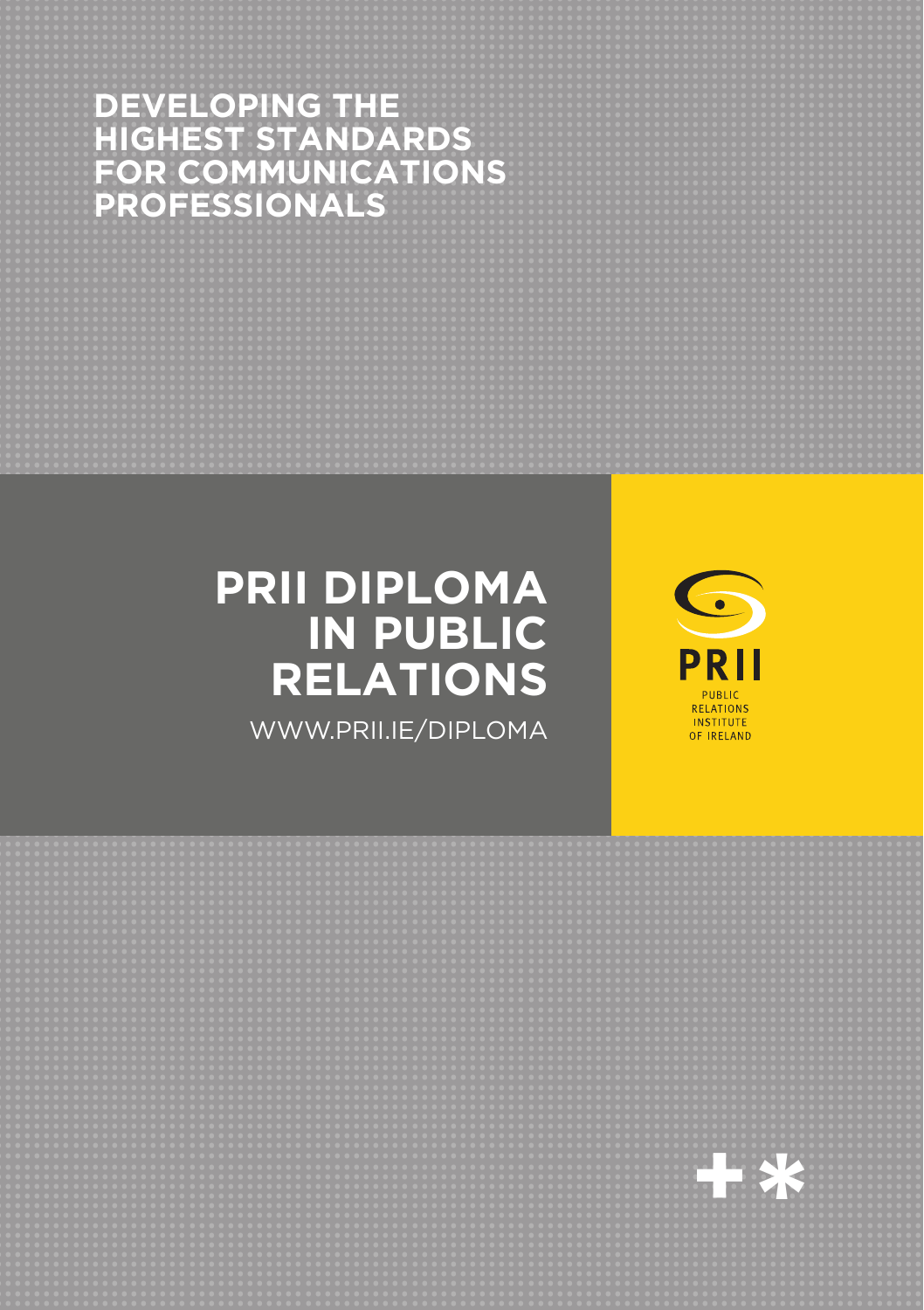# **"**

I completed the PRII Diploma in Public Relations in 2020/2021. Working in a busy PR agency, I felt that I had a good understanding of the practical side of the profession, but I knew that I needed to broaden my knowledge of communications theory.

The course helped to refine my overall skill set, and has really advanced my career development. The lecturers are some of the most knowledgeable communications experts in the country, and it was a pleasure to learn from their experience.

Above all, the course helped me to develop a peer network of fellow practitioners, from a wide range of industries and backgrounds, which I have found to be a great support base.

I cannot recommend this course highly enough for people who are starting out on their PR journey, or equally for people who want to refine and add to the skills and knowledge that they already have. **"**

#### **Mark Harrington,**

Client Manager AM O'Sullivan PR

The PRII Diploma gave me the learning experience to understand the key aspects of PR with various media and the practical knowledge to put those learnings into action. **"**

> The course provided me with the opportunity to build new friendships with so many talented people from various professional backgrounds.

**"**

#### **Cáit Nic Amhlaoibh,**

Assistant to Senator Pádraig Ó Céidigh, Seanad Éireann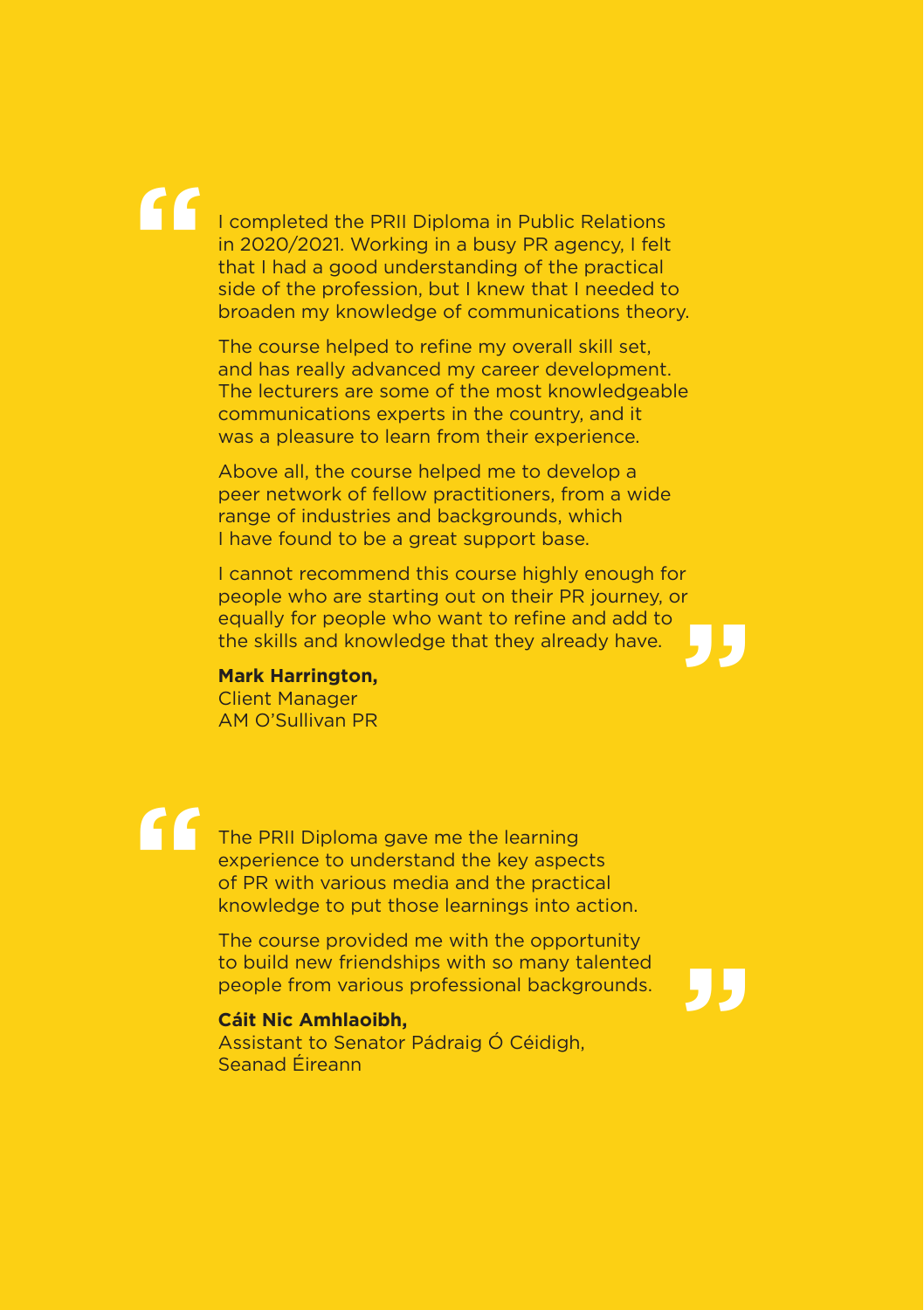## **CONTENTS**

#### **THE PRII DIPLOMA IN PUBLIC RELATIONS**

| <b>STRATEGIC VALUE OF PUBLIC RELATIONS &amp;</b>       |  |
|--------------------------------------------------------|--|
|                                                        |  |
|                                                        |  |
|                                                        |  |
| LAW, REGULATION, ETHICS & THE POLITICAL ENVIRONMENT  9 |  |
| PUBLIC RELATIONS CAMPAIGNS & PRESENTATION SKILLS  10   |  |
|                                                        |  |
|                                                        |  |

## FOR OVER 30 YEARS THE MOST WIDELY HELD AND HIGHLY REGARDED IRISH QUALIFICATION IN PR

## HELD BY MORE THAN 40% OF SENIOR COMMUNICATIONS PROFESSIONALS



**+**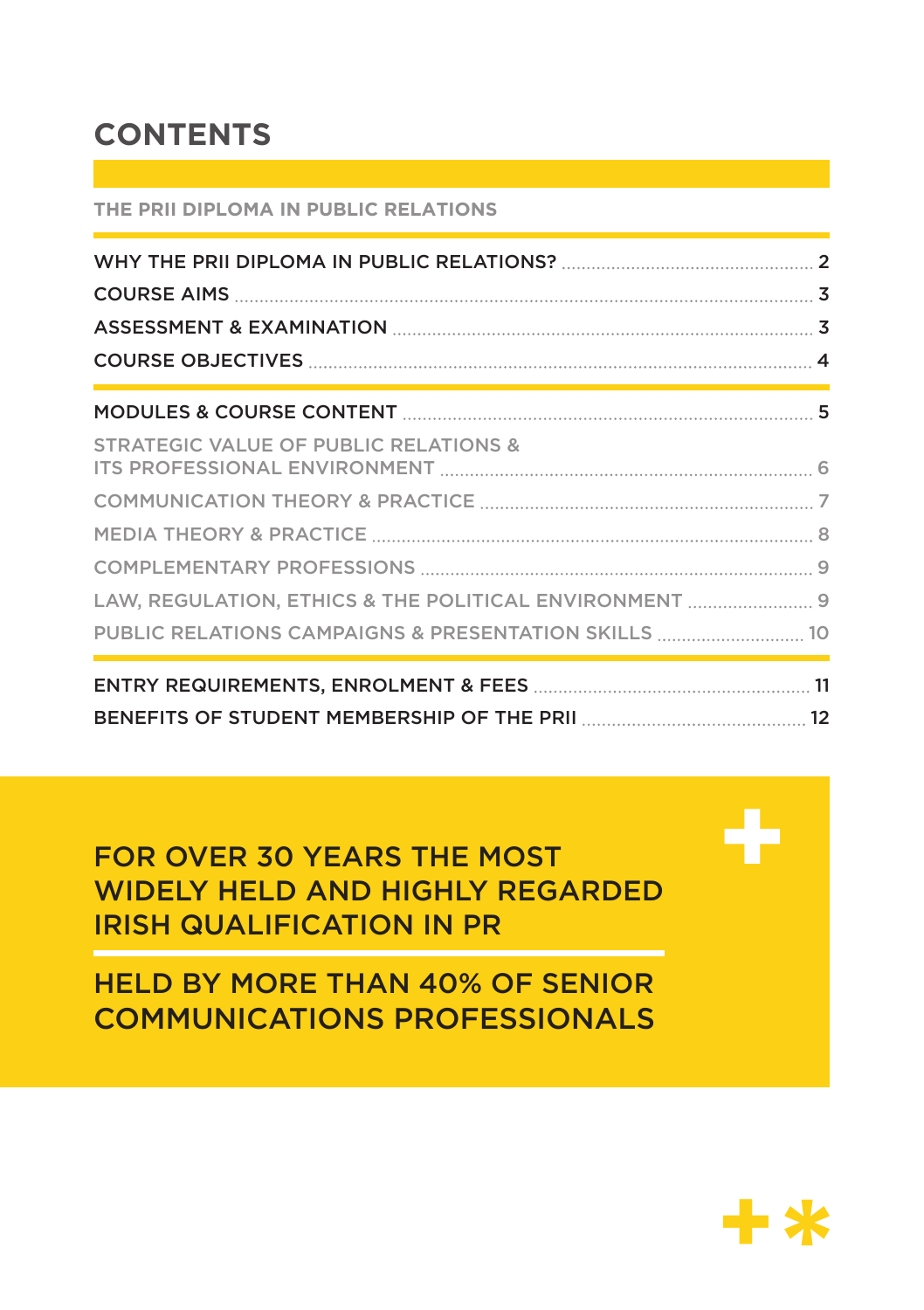## <span id="page-3-0"></span>**WHY THE PRII DIPLOMA IN PUBLIC RELATIONS?**

Held by more than 40% of the senior communications professionals in Ireland, the PRII Diploma in Public Relations is the longest established and most widely held Irish public relations qualification.

This Diploma is delivered and accredited by the Public Relations Institute of Ireland (PRII), the professional body for Irish communications and public relations practitioners. This ensures that the Diploma is kept relevant and up-to-date with the current needs of a dynamic profession. It is also means that there is a strong input from practitioners into the course delivery – with all lectures having a practical grounding in public relations, as well as regular guest lectures from industry experts.

The PRII Diploma in Public Relations course commences in late September each year. Classes take place online with online tutorials on Monday evenings 6.30 – 8.30pm and lectures and related learning materials made available to students on Wednesdays, allowing time to review and study in advance of the next Monday evening online lecture. The fee to undertake the Diploma is €2,400 which includes Student Membership of the PRII and examination fees.

The course is aimed at graduates or career changers seeking to move into a communications role, as well as communications and public relations practitioners seeking formal recognition of their professional attainment.

Recent student cohorts have brought with them a broad range of experience from early career account executives to experienced political press officers, parliamentary assistants to in-house communications officers. Recent students have also included senior officials in international agencies and those who were completely new to the field and wanted to learn the fundamentals of best practice PR.

Students of the PRII Diploma in Public Relations have full access to all the services, events and opportunities of PRII membership. This is an invaluable support to those undertaking the course, as it allows students the opportunity to network online or in-person with senior professionals at events, receive the weekly PRII Digest keeping them abreast of the latest developments in the Irish public relations community and have access to the ever-expanding resources of the Institute.

Enrolment for the September intake is now open. So, if you are ready to take the next step in your career, read this booklet and contact my colleague, Annmarie Jordan, the PRII's Education Co-Ordinator at **[annmarie@prii.ie](mailto:annmarie%40prii.ie?subject=)** or call (01) 661 8004.

I look forward to welcoming you to the PRII Diploma in Public Relations course in September.

Platie of

**Dr Martina Byrne,** PRII CEO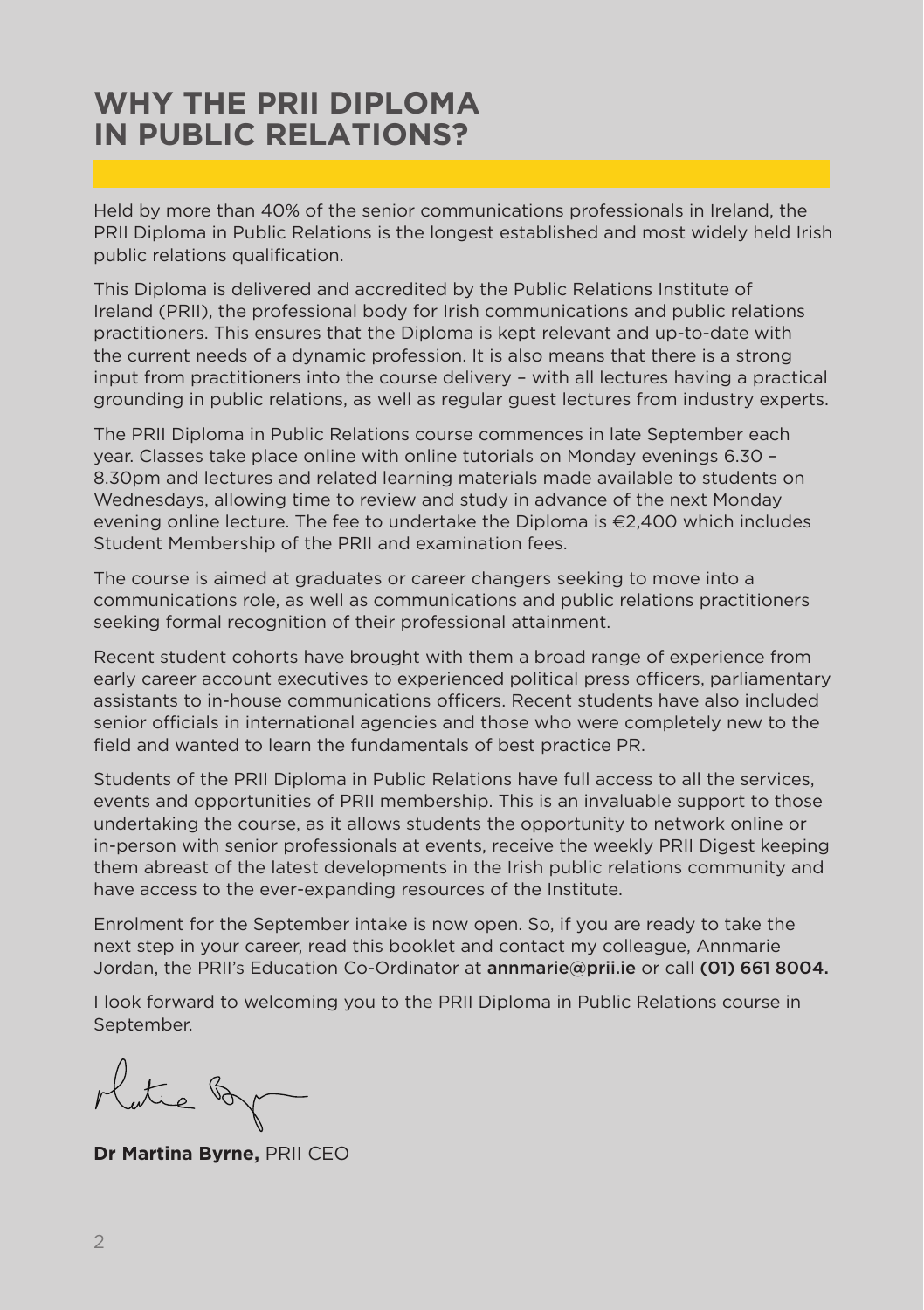## <span id="page-4-0"></span>**COURSE AIMS**

The PRII Diploma in Public Relations aims to provide the knowledge, critical understanding, and skills required for entry level and early career positions in public relations and communications organisations, as well as public relations practitioners seeking recognition for their professional attainment.

The knowledge component encompasses the theoretical and practical understanding of public relations and communication and is consistent with the objectives and values of the public relations profession.

Skills and abilities are the practical application and demonstration of this knowledge, developed through learning, reflection, practice, and experience.

Specifically the course aims to:

- Provide students with a critical understanding of the issues at the forefront of contemporary public relations and a reflective awareness of the contribution of the profession to organisations, the economy, and society
- Enable students to become proficient in purposeful communication in the practice of public relations

• Develop the ability of students to devise and present specific,

measurable, achievable, realistic and timely public relations programmes/campaigns

## **ASSESSMENT & EXAMINATION**

The PRII Diploma is assessed by written examinations, a presentations skills exam and project work. Examinations take place in May each year.

This course is accredited by the Public Relations Institute of Ireland - the professional body for communications and PR in Ireland.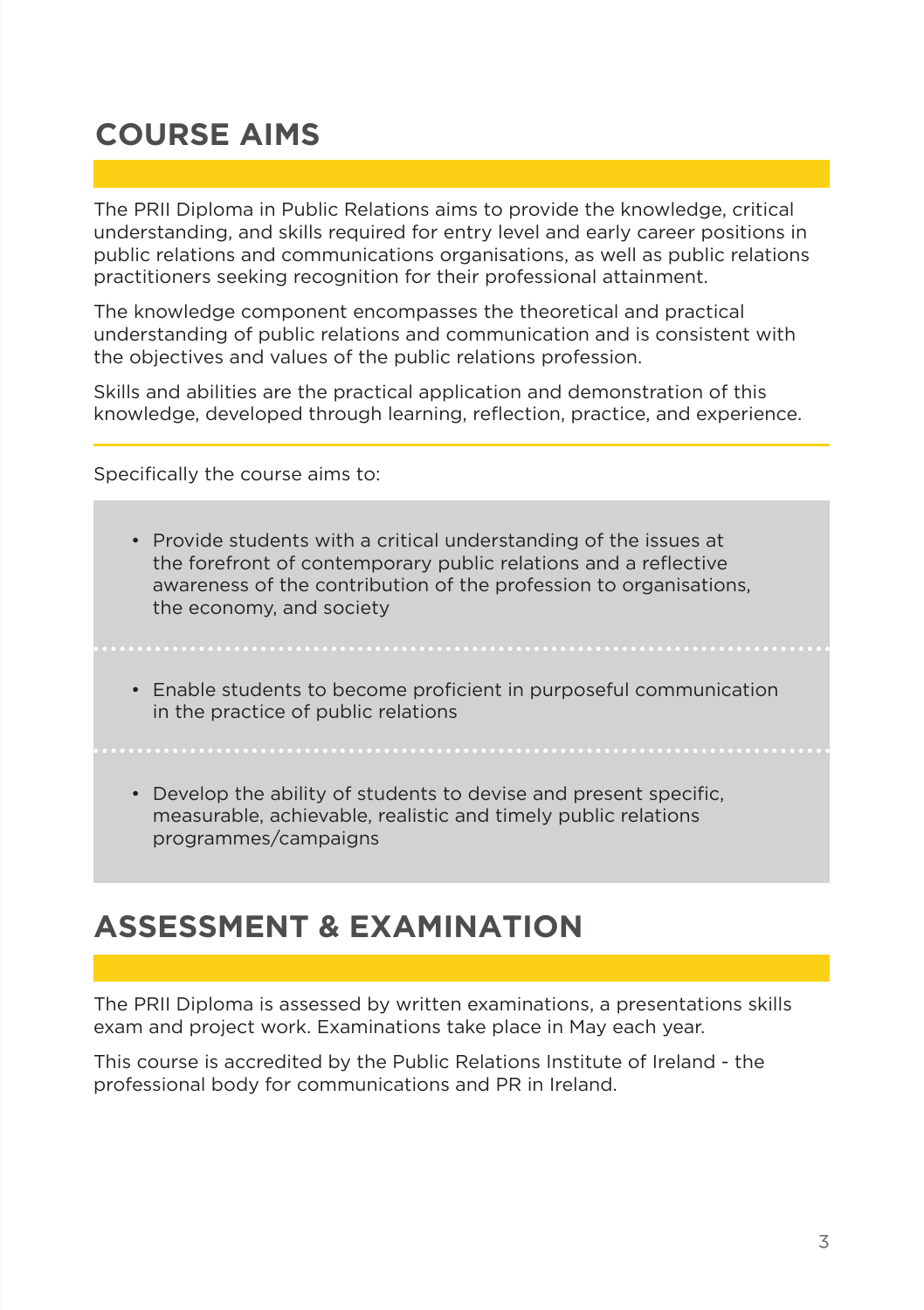## <span id="page-5-0"></span>**COURSE OBJECTIVES**

Upon completion of the course, the student will have a systematic knowledge and critical understanding of the:

- Theory and concepts of communication pertaining to public relations
- Strategic function, value and contribution of public relations as a key form of organisational communication
- Public relations working environment and function both in consultancy and in-house
- Nature and needs of the mass media (print and broadcast, digital and social)
- Interdisciplinary environment within which public relations professionals operate
- Wider political, social and economic environment in which the profession operates
- Contemporary ethical and legal issues pertaining to the work of public relations professionals

Students will be able to demonstrate skills and abilities in:

- Analytical, strategic, critical and creative thinking
- Identifying the communication needs of organisations based on their business and/or organisational objectives
- Researching, strategising, planning, evaluating and measuring, and costing public relations programmes that contribute towards achieving organisation objectives
- Selecting and applying appropriate public relations tools and techniques to effectively implement communication strategies
- Writing purposefully to an advanced and specialised level
- Presenting creatively and purposefully
- Creating customised and compelling materials for print, broadcast, and digital/social media
- Developing and maintaining positive relations with clients, suppliers, and other professionals including media professionals
- Identifying, developing, and maintaining positive relations with key stakeholders in wider society including local communities
- Planning and managing events that contribute toward communication objectives

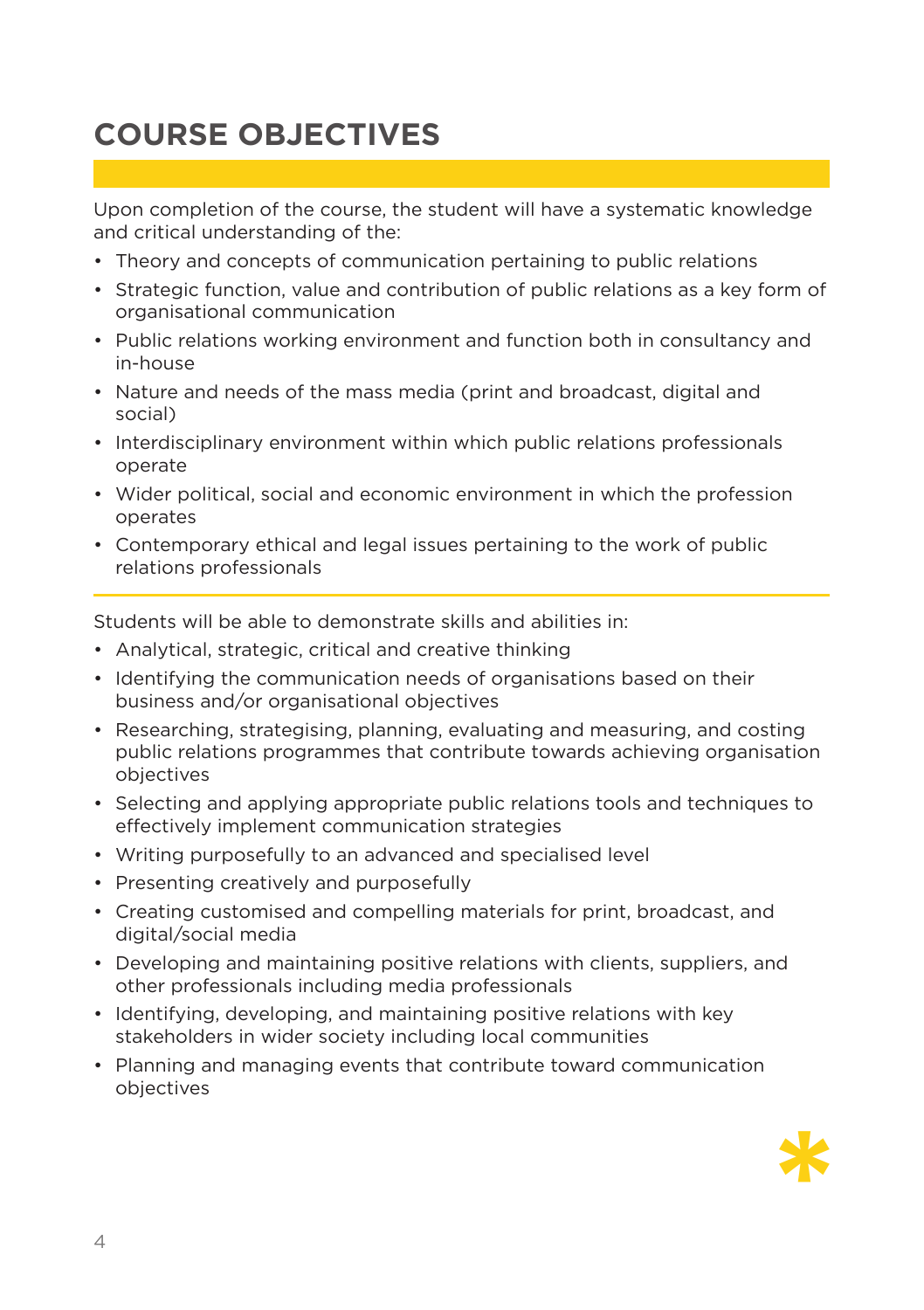## <span id="page-6-0"></span>**MODULES & COURSE CONTENT**

| <b>MODULES</b>                                                                                   | <b>CREDITS</b> | <b>TEACHING</b><br><b>HOURS</b> | <b>INDEPENDENT</b><br><b>LEARNING</b><br><b>HOURS</b> | <b>ASSESSMENT</b>                   |
|--------------------------------------------------------------------------------------------------|----------------|---------------------------------|-------------------------------------------------------|-------------------------------------|
| <b>Strategic Value</b><br>of Public<br><b>Relations &amp; its</b><br>Professional<br>Environment | 9              | 28                              | 90                                                    | Written<br>Examination              |
| Communication<br>Theory &<br>Practice                                                            | 9              | 28                              | 90                                                    | Written<br>Examination              |
| <b>Media Theory</b><br>& Practice                                                                | 12             | 35                              | 90                                                    | Written<br>Examination<br>& Project |
| Complementary<br>Professions                                                                     | 6              | 18                              | 60                                                    | Project                             |
| Law, Regulation,<br>Ethics &<br>the Political<br>Environment                                     | 6              | 18                              | 60                                                    | Written<br>Examination              |
| <b>Public Relations</b><br>Campaigns<br>& Presentation<br><b>Skills</b>                          | 18             | 28                              | 120                                                   | Project                             |
|                                                                                                  |                |                                 | 60                                                    | Presentation                        |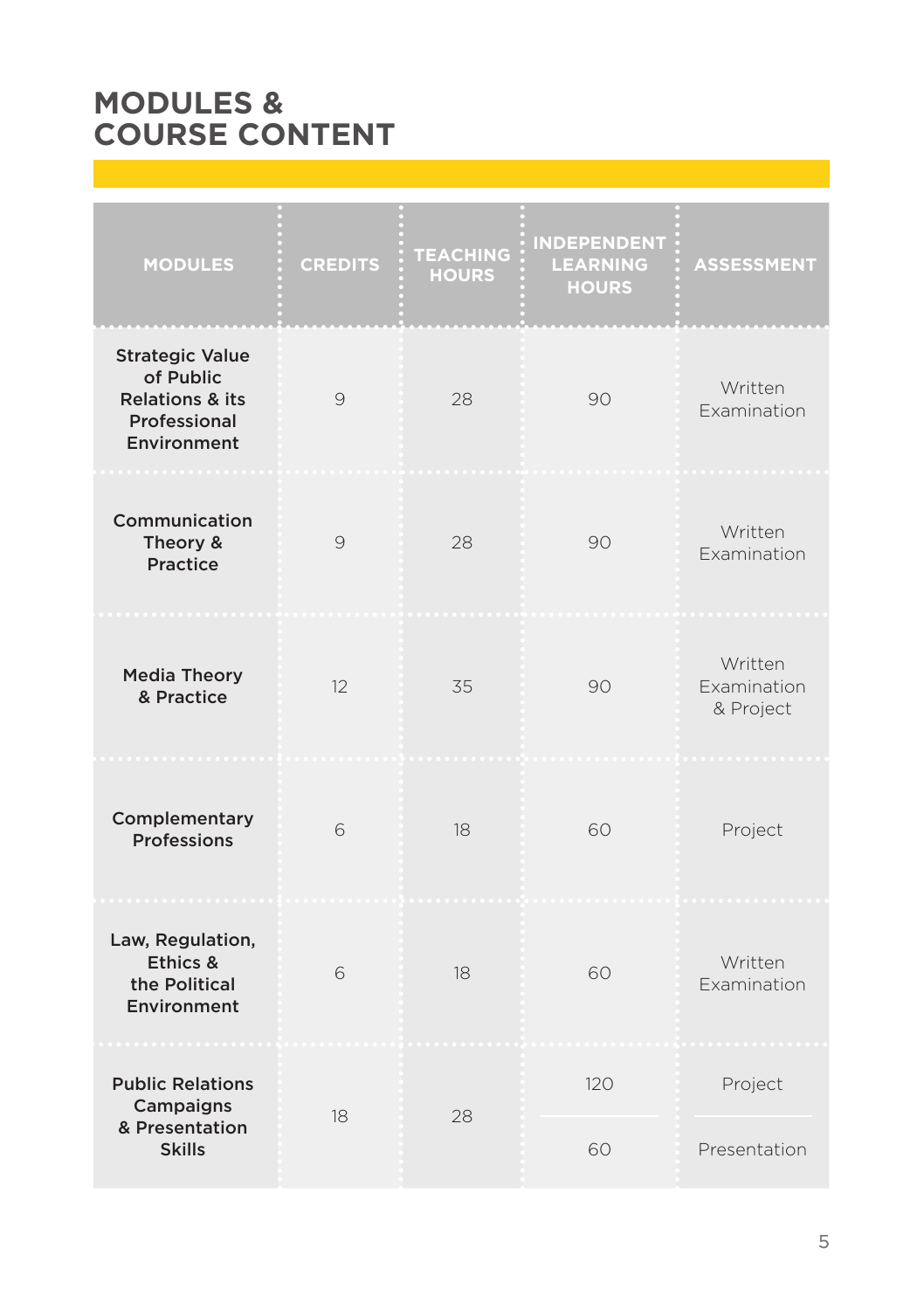## <span id="page-7-0"></span>MODULE 1: **STRATEGIC VALUE OF PUBLIC RELATIONS & ITS PROFESSIONAL ENVIRONMENT**

#### **DESCRIPTION**

This module introduces the role and contribution of public relations to the successful operation of an organisation by building positive stakeholder relationships.

It examines the range of professional public relations practices and specialisations including consumer public relations, corporate communication, sponsorship and corporate social responsibility, crisis and issues communication, internal communication and community engagement. Students will learn the structures of public relations consultancies and inhouse public relations departments, the client-consultancy relationship and the employer-public relations manager relationship. Account and client management will be discussed including prospective client briefs, new business pitches, contracts and professional fees, project management and reviews.

The student will learn the range of tools and techniques available to the public relations practitioner excluding media relations which is covered in [Module 3:](#page-9-0)  [Media Theory and Practice](#page-9-0).

#### **LEARNING OUTCOMES**

On successful completion of this module the student will be able to:

- Critically assess the contribution of public relations to organisational success
- Recognise the position, role and function of public relations in the overall management structures of organisations
- Compare and contrast the roles and responsibilities of public relations professionals working in consultancy and in-house teams
- Identify internal and external stakeholders and their diverse communication needs
- Devise appropriate communication objectives and strategies to support an organisation's objectives
- Describe the role of research and planning in public relations programmes
- Select appropriate public relations tools/techniques to meet stakeholders' communication needs (the media as stakeholder is covered in Module 3)

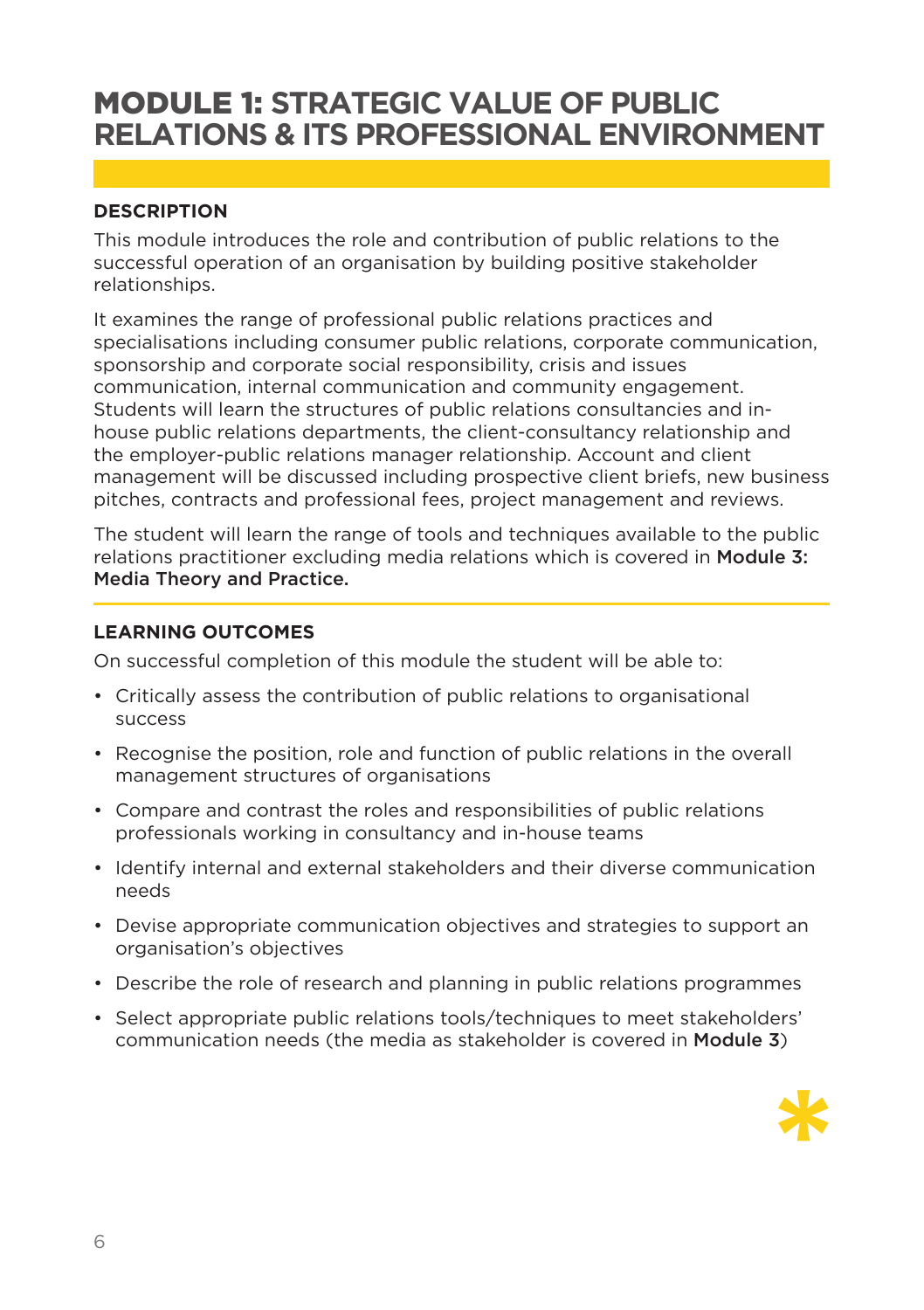## <span id="page-8-0"></span>MODULE 2: **COMMUNICATION THEORY & PRACTICE**

#### **DESCRIPTION**

This module equips learners with knowledge of communication and public relations theories and models that underpin contemporary practice.

Complementing knowledge from [Module 3: Media Theory & Practice](#page-9-0), learners will understand the importance of these theories and models in creating purposeful, professional messaging addressed to key stakeholders and publics, and assess the likely impact of these messages.

#### **LEARNING OUTCOMES**

On completion of this module the learner will be able to:

- Demonstrate familiarity with core communication and public relations theories and their application to:
	- mass media communication
	- digital communication
- Demonstrate familiarity with public relations theories and models and their application to:
	- contemporary public relations practice
	- persuasive and symmetrical communication
	- identifying and prioritising key stakeholders and publics.
- Understand theories of persuasion and social influence.
- Recognise the speed, reach, access and affordability of communication technologies and techniques, and understand their privacy implications and impact on public relations practice.
- Construct purposeful communication focusing on key message development to key stakeholders and publics in a variety of styles.

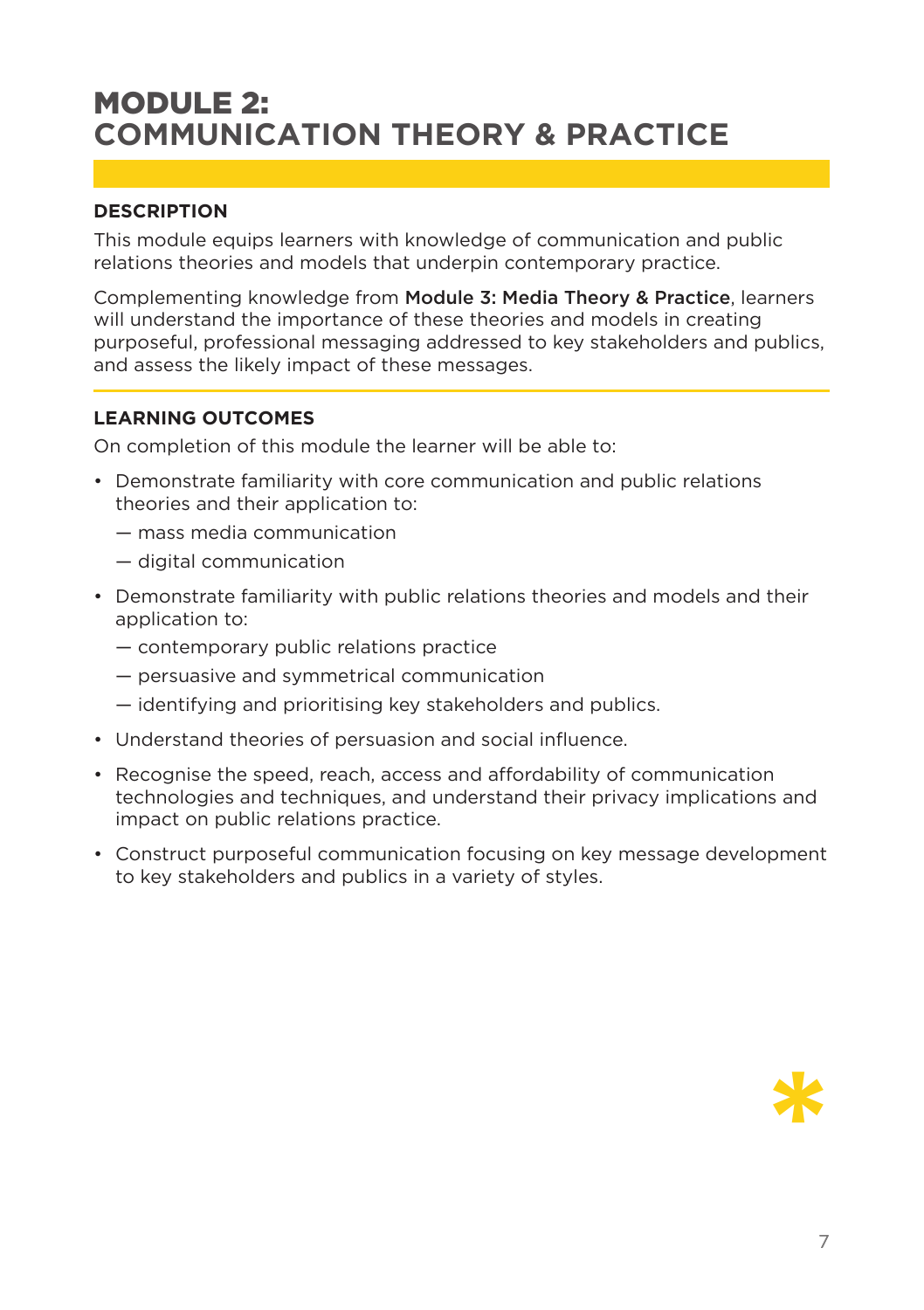## <span id="page-9-0"></span>MODULE 3: **MEDIA THEORY & PRACTICE**

#### **DESCRIPTION**

This module prepares the student to apply communication theories (see Module 2) to the practice of engaging with the media on behalf of clients/ employers. Specifically this module examines the range of media in the contemporary market including print, broadcast, digital and social. Students will learn the objectives, strategies, constraints and pressures of the various media forms and how to build positive relationships with media professionals and organisations.

Students will learn the structures of media organisations, audience preference and usage, media needs and preferences and the media-public relations symbiotic relationship.

Practical learning will include identifying the internal structure of a news story and writing materials for the various media forms including customised media releases and statements, photo-captions, invitations, tweets, podcasts and Facebook posts, and advertorials or commercial features.

#### **LEARNING OUTCOMES**

On successful completion of this module the student will be able to:

- Critically analyse the role and influence of mass media in contemporary society and the synergistic relationship of public relations and media professionals
- Differentiate between the various media describing the contribution and value of each
- Recognise the influence of advances in media technologies on the practice of public relations
- Demonstrate professional skills in purposeful writing for a variety of media
- Compose professional-standard media materials e.g. media releases and statements
- Distinguish between different media styles and techniques incl. writing for digital, social, and traditional print media, national and local radio etc
- Identify the range of media campaign (outputs) evaluation and measurement techniques available to the public relations professional

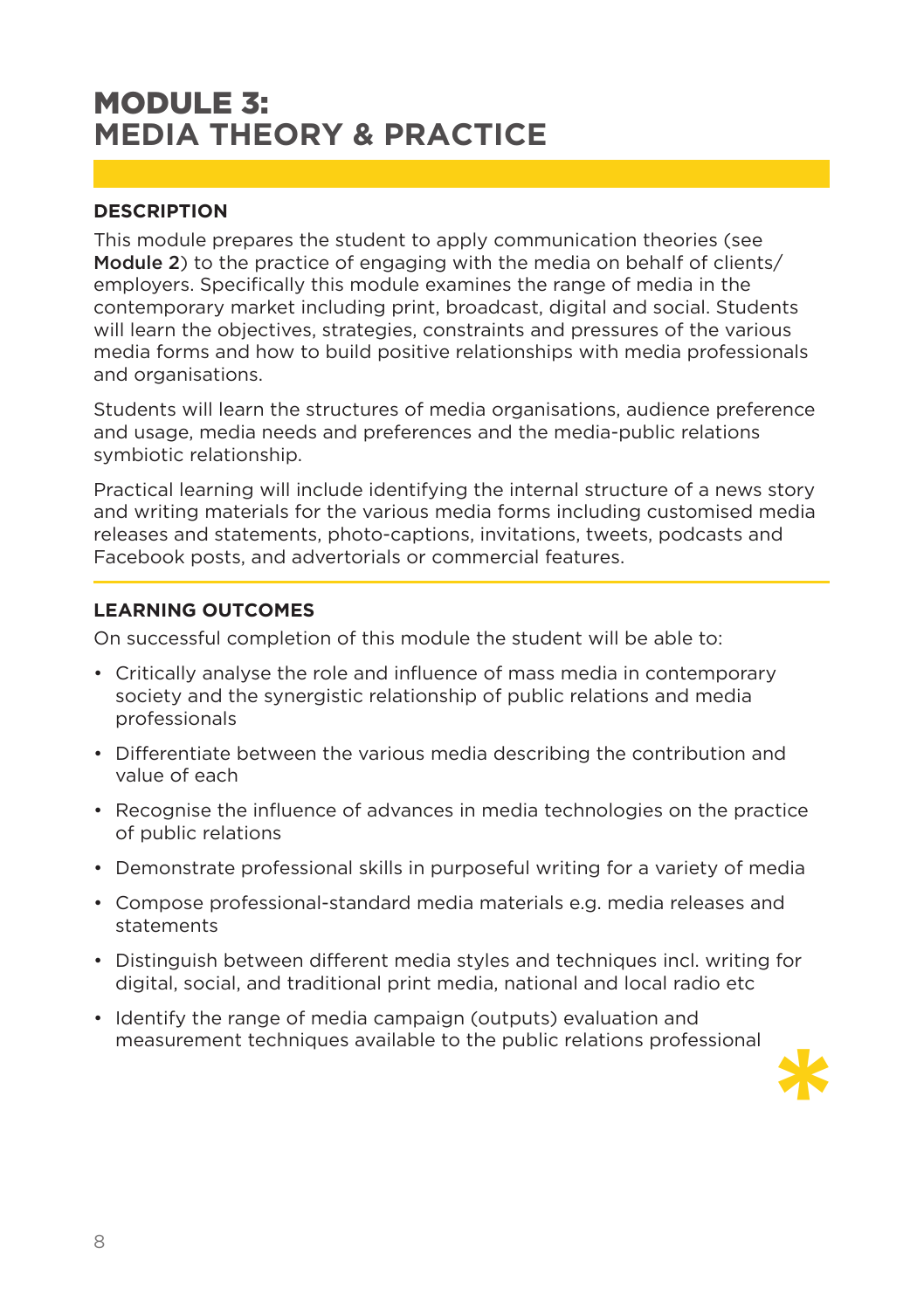## <span id="page-10-0"></span>MODULE 4: **COMPLEMENTARY PROFESSIONS**

#### **DESCRIPTION**

This module introduces a range of professions which interrelate with public relations and with which the public relations practitioner can expect to work, whether or not they are engaged in integrated communications campaigns.

#### **LEARNING OUTCOMES**

On successful completion of this module the student will be able to:

- Describe the relationship between public relations and related professions including: commercial photographers, event managers, advertising, marketing (incl. market research and direct marketing) managers, graphic designers and printers, digital/web designers, audio visual production companies and media monitoring suppliers
- Identify the contribution each profession makes to an organisation's external communication (with particular emphasis on marketing)
- Brief photographers, event managers, designers and printers, direct marketing and audio visual suppliers, market researchers and media monitoring service providers

### MODULE 5: **LAW, REGULATION, ETHICS & POLITICAL ENVIRONMENT**

#### **DESCRIPTION**

This module introduces the legal, ethical and political environment within which the public relations profession and media operate in Ireland. It includes content related to legal constraints such as the regulation and protections afforded by Irish law.

The module also covers national and international ethical guidelines for public relations professionals and how public relations relates to the political structures in Ireland and to wider society.

#### **LEARNING OUTCOMES**

On successful completion of this module the student will be able to:

- Identify and critically evaluate the ethical and legal issues relevant to the public relations profession including the law on defamation and copyright law.
- Behave in a professional and ethical manner
- Outline the political environment in Ireland and the EU, its structures and operations and how the public relations profession works with political structures (e.g. on issues management and public affairs/lobbying)
- Debate the contribution of public relations to Irish organisations, politics, and society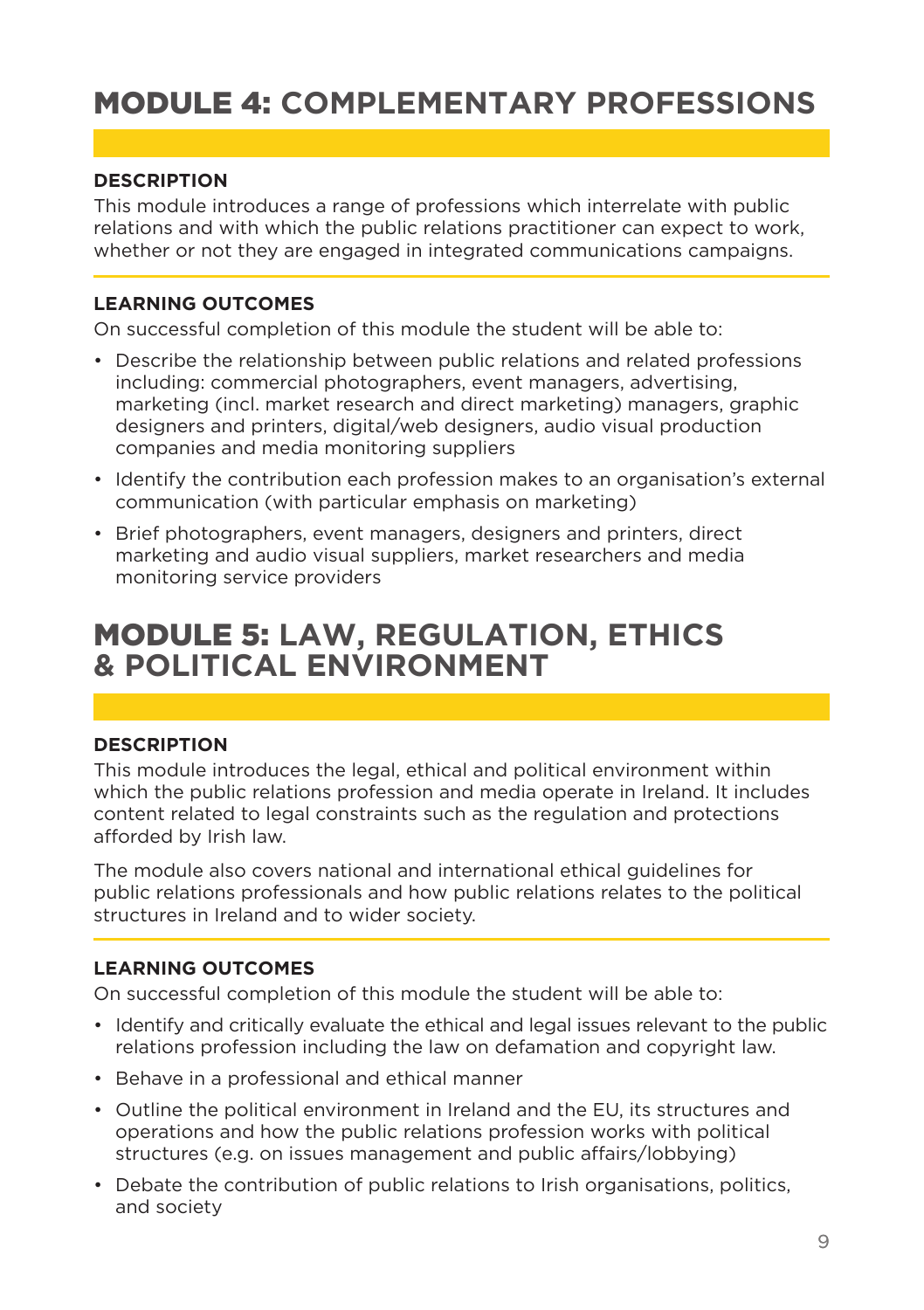## <span id="page-11-0"></span>MODULE 6: **PUBLIC RELATIONS CAMPAIGNS & PRESENTATION SKILLS**

#### **DESCRIPTION**

This is a summative module which builds on the knowledge and skills comprising the Diploma in Public Relations syllabus and provides students the opportunity to apply their learnings to a practical task in the 'real' world.

This module also equips students with the theory and practice of professional presentation skills suitable for the modern business environment.

#### **LEARNING OUTCOMES**

On successful completion of this module the student will be able to:

- Research, plan, and write a professional, creative and comprehensive public relations campaign for an organisation covering a 12 month period
- Demonstrate problem solving techniques, and critical, analytical and strategic thinking
- Plan and deliver effective, engaging and persuasive oral and visual presentations
- Utilise a range of audio/visual aids and technologies to enhance presentations incl. infographics
- Critically analyse presentation techniques and performances

## COURSE COMMENCES IN SEPTEMBER EACH YEAR COURSE FEE **€**2,400 **\***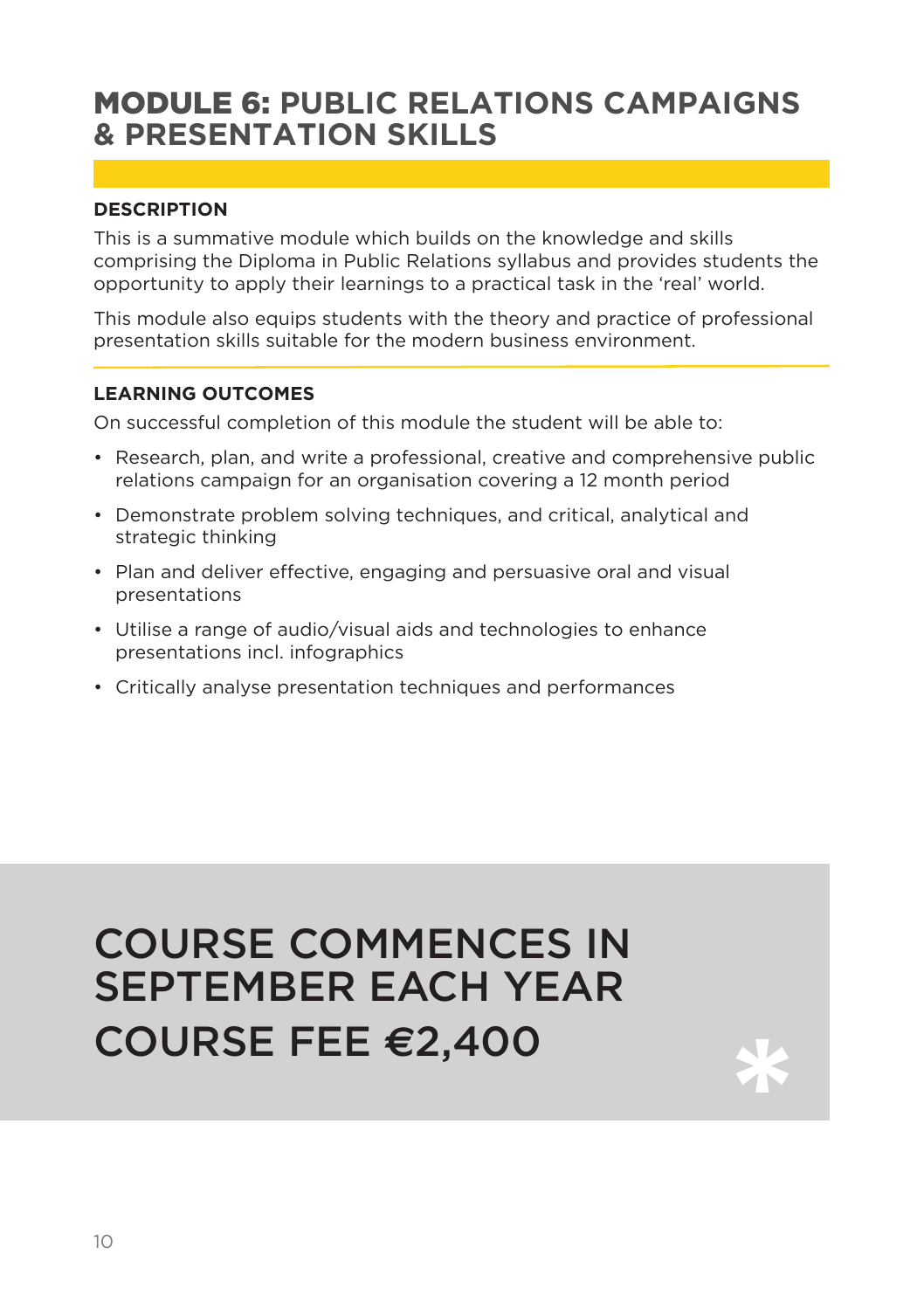## <span id="page-12-0"></span>**ENTRY REQUIREMENTS, ENROLMENT & FEES**

Enrolment to the PRII Diploma in Public Relations is on an ongoing basis and closes 14 days before the course commences.

Numbers on the course are capped. Entry is through a competitive application process, whereby students provide a career resume and a one-page letter of motivation for undertaking the course. These applications are assessed by the PRII, and if appropriate, a follow-up interview will be scheduled. The resume and letter of motivation should be sent to Annmarie Jordan at annmarie@prii.ie. There is no application charge.

In the case of over-subscription, priority will be given to those already working in a public relations or related role, followed by those who will be using the qualification to seek employment in the profession.

All students must be at least 18 years of age and have passed a minimum of five subjects in the Leaving Certificate, or hold a qualification at Level 7 of the National Framework of Qualifications. These requirements can be waived if the person satisfactorily demonstrates that they have at least two year's professional experience in a public relations/communications role.

The cost of the Diploma is  $\epsilon$ 2,400 with a non-refundable deposit of  $\epsilon$ 720 payable to secure a place. All fees must be paid fourteen days before the course commences and are non-refundable. A payment plan can be agreed.

If two or more students are undertaking the course from the same employer, a discount is available for the second and subsequent students, provided the employer is paying for the course on a single invoice.

Terms and conditions apply, please see [www.prii.ie](http://www.prii.ie)

# ENROLMENT NOW OPEN

See www.prii.ie/diploma

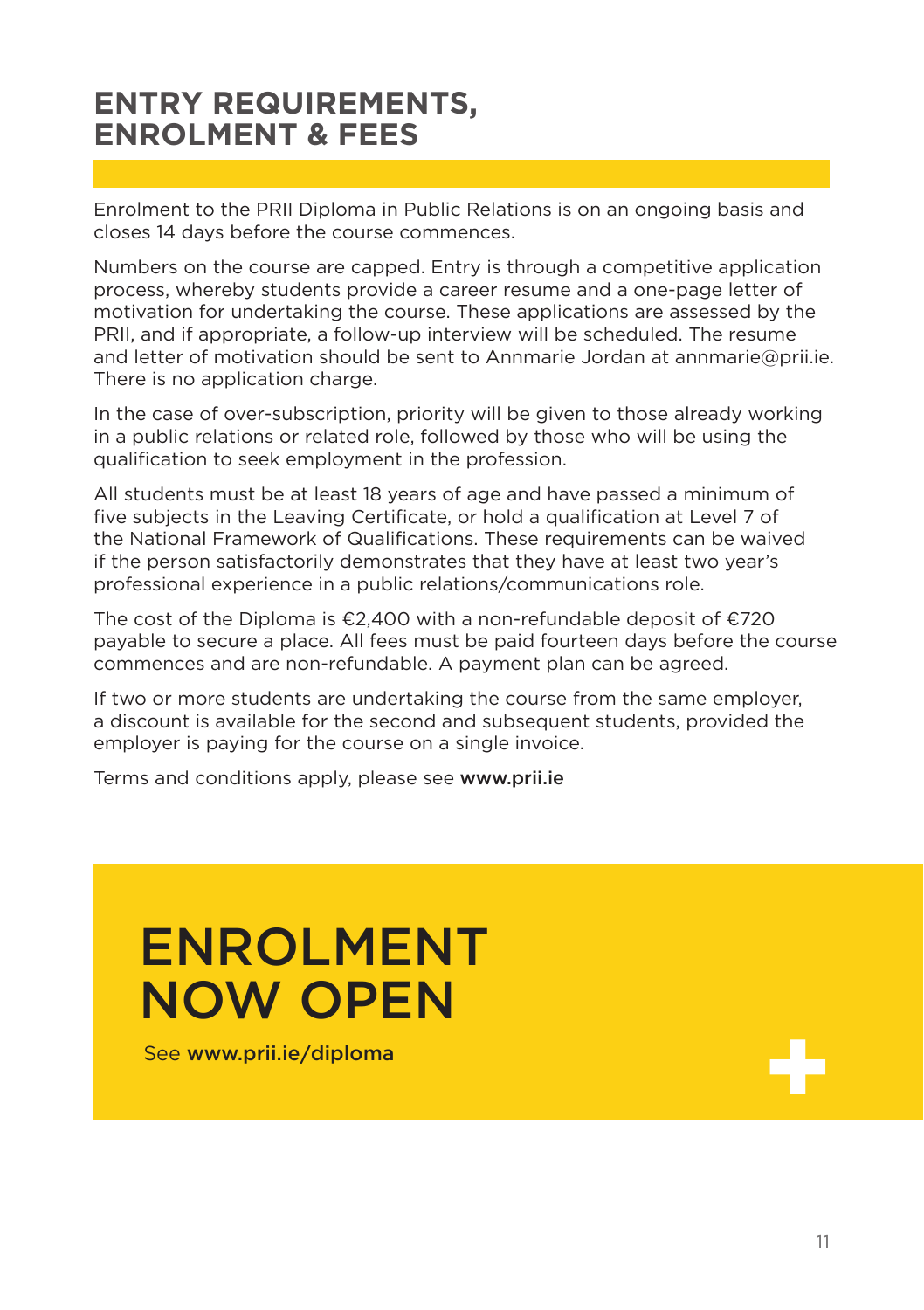## <span id="page-13-0"></span>**BENEFITS OF STUDENT MEMBERSHIP OF THE PRII**

Established in 1953, the Public Relations Institute of Ireland (PRII) is dedicated to promoting the professional practice of public relations in Ireland, and to serving the best interests of people working in the profession. There are over 900 members of the PRII, with members working in consultancies, industry, government, semi-state, voluntary and business organisations.

Members of the Institute subscribe to the Code of Lisbon, the Code of Athens and the PRII Code of Practice for Public Affairs and Lobbying. These codes promote integrity and clear understanding in the implementation of public relations programmes and closely reflect the overall objectives of the PRII itself.

All PRII Diploma students are members of the PRII. Among the benefits of this membership are:

- Access to eventual full membership through the normal channels following completion of the course, and they would then become entitled to use the designation MPRII.
- Successful students receive a diploma from the PRII at an annual graduation ceremony; the diploma recognises their attainment of academic knowledge and professional proficiency.
- Upon graduation, students are entitled to use the letters PRII Dip. PR to signify that they hold the Institute's accredited Diploma.
- PRII Dip. PR students are entitled to attend all members' only meetings of the Institute, including the regular series of Forums and other sessions. They also receive a preferential member rate for all other events such as the PRII's annual conference, networking events, and training courses.
- Students receive the Institute's weekly newsletter, the PRII Digest, and have access to the research and other members' content developed by the PRII.
- Students seeking employment in public relations will benefit from the regular efforts the PRII makes to market the course and its graduates to employers.
- Graduate Affiliate or Graduate Full Membership, depending on the experience and qualifications of the graduate in question, will be offered in the first year after their graduation at a rate of €125 (Graduate Affiliate) or €200 (Graduate Full). If availed of in the year after graduation, this rate will also be available for the following membership year.

#### **CONTACT DETAILS**

Public Relations Institute of Ireland, 84 Merrion Square, Dublin 2, Ireland D02 T882

(01) 661 8004 [info@prii.ie](mailto:info%40prii.ie?subject=) [www.prii.ie](http://www.prii.ie)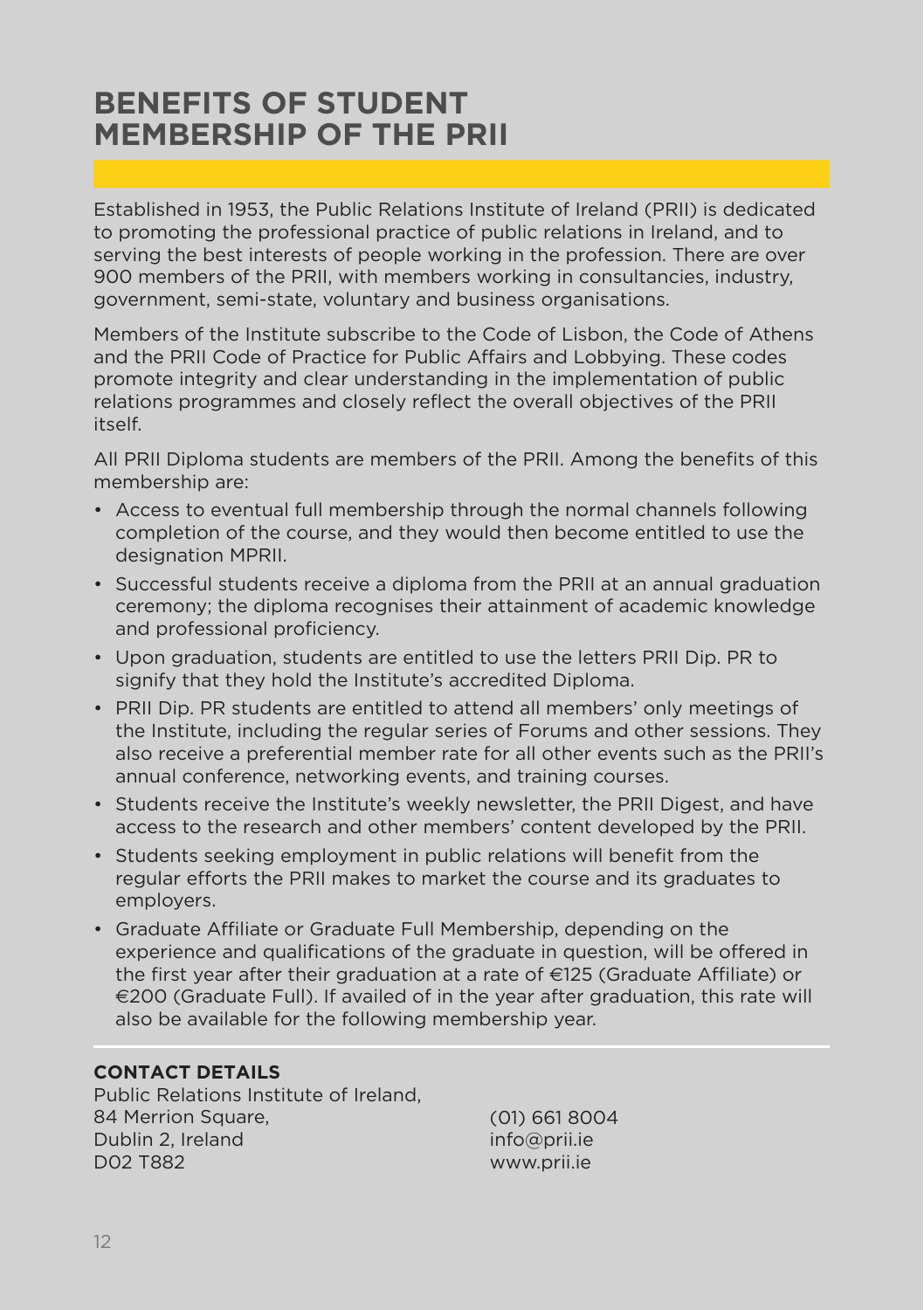# **"**

**"**

I enrolled on the PRII Diploma in PR on the recommendation of a colleague and I knew it was a highly-regarded qualification in the industry. I recently moved into a Communications role with the Irish National Teachers' Organisation and feel the Diploma gave me an excellent understanding of how to plan and implement effective campaigns and interact with various stakeholders. My classmates and tutors came with a broad range of backgrounds which added great richness to our class discussions. The course definitely gave me a solid, practical foundation for a career in Communications. **"**

#### **Síne Friel,**

Communications Official, Irish National Teachers' Organisation

The PRII diploma gave me highly practical knowledge and communication skills for my job, along with a solid strategic and theoretical understanding of PR. There was a great mix of participants from PR agencies, companies, Government Departments and politics. I would recommend the course very highly to anyone working in the public or private sector, in the PR and communication fields. It is enjoyably rigorous and a great help in a PR practitioner's daily work. **"**

#### **Jonathan Claridge**,

Head of Communication, European Commission Representation in Ireland